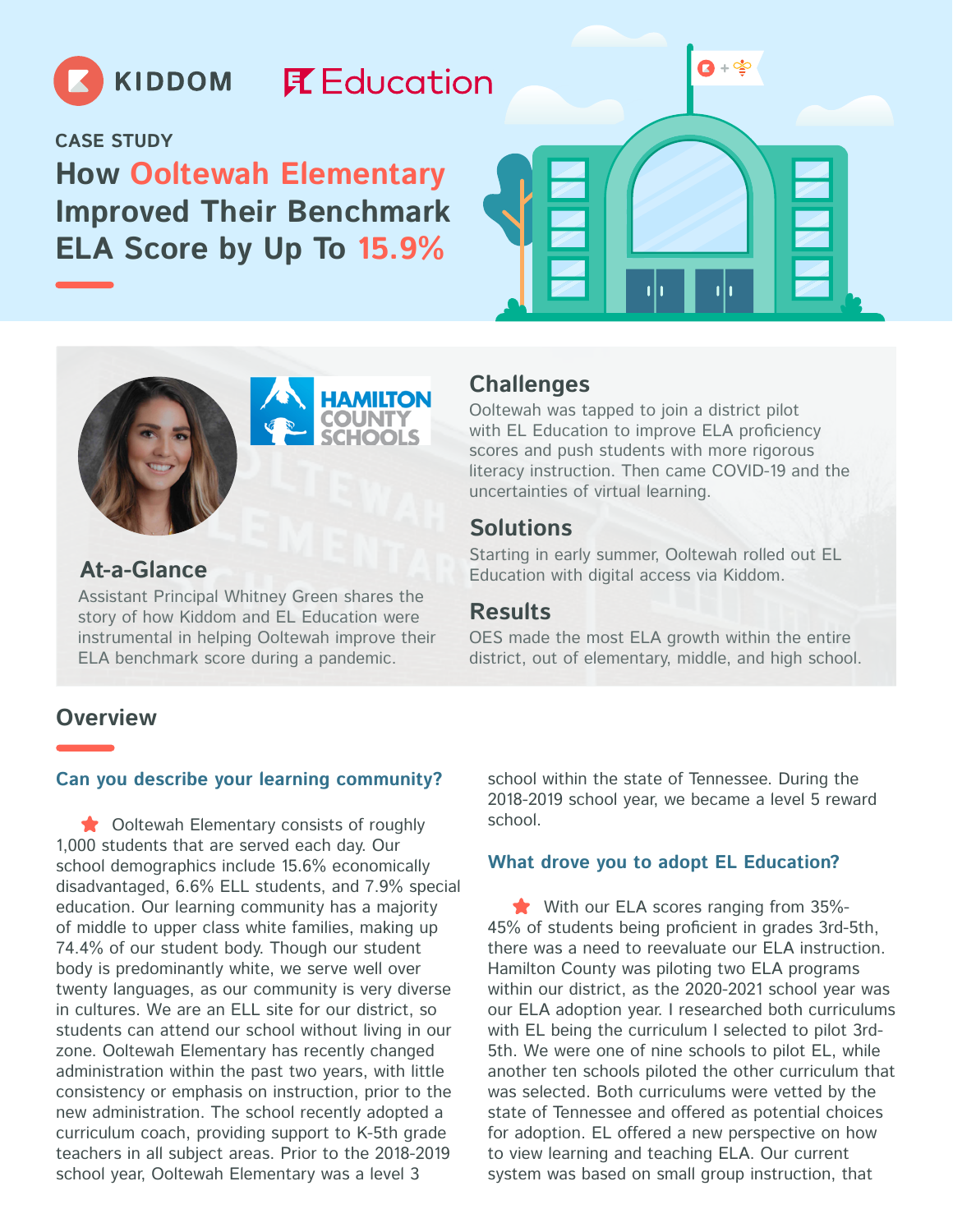exposed students only to texts that were at their reading level, with emphasis on fluency being the predictor of what we determined to be a proficient reader. Based on state testing data, our delivery of instruction and materials were not rigorous enough or applicable to what was expected of them on TNReady. EL curriculum offers all students the opportunity to build knowledge within a specific topic, using the Baseball Study as a foundational piece for student learning. EL develops modules with a specific topic for each in which students are exposed to on- or above-grade level texts that align with the topic of study. Students engage daily in deep conversations around the topic, while also building a rigorous vocabulary, and a focus on analyzing and understanding each component of the writing process.

#### **What drove you to adopt Kiddom?**

After all the success we had in adopting EL 3rd-5th during the 2019-20 school year, we were excited to continue this built up momentum. Then the pandemic hit in Feb 2020 and we were moved into quarantine. Unfortunately, we didn't have a way to continue the EL curriculum remotely, and though our teachers did the best they could, our students were not experiencing the same rigorous curriculum and instruction they had experienced face-to-face. For the 2020-21 school year, the district decided to adopt EL districtwide and they also purchased Kiddom to supplement the hardcopy version of the curriculum based on the recommendation of the

**Based on teacher feedback, Kiddom was easily accessible, made the entire curriculum virtual and editable, and gave them the ability to decrease variability among faceto-face and virtual students.**

literacy adoption committee. However, because of the quick and challenging transition to virtual/ hybrid for teachers at the start of the school year, the district did not require schools to use Kiddom. Because our 3rd-5th grade ELA teachers were already familiar with the EL curriculum, we were chosen to start using Kiddom as we met over the summer to launch our school year. At this time I developed a "think tank" that consisted of one ELA teacher from 3rd-5th grades. This group met to review the platform and discuss how we could utilize Kiddom to enhance not only our ability to plan collaboratively, but also to ensure all students have access to the EL curriculum. After reviewing the platform, our teachers were more than excited to start using Kiddom within their classrooms, both remotely and face-to-face. Based on teacher feedback, Kiddom was easily accessible, made the entire curriculum virtual and editable, and gave them the ability to decrease variability among face-toface and virtual students. All students will now have access to continue the EL curriculum, not allowing uncontrollable circumstances to stand in the way of delivering this curriculum to all students.

#### **Challenges**

#### **What challenges did you face adopting the EL Education curriculum?**

The EL Education curriculum was challenging to implement in the beginning as teachers had to redefine how we teach ELA. Another challenge we faced was the amount of materials needed for each module, the amount of time needed for planning in a face-to-face setting, and understanding the flow of the lessons, as EL requires 2 hours of ELA instruction.

One thing that helped with this challenge is our school is currently using the EL slides provided in Kiddom and it is a requirement that all grade

levels, K-5th utilize these slides. The slides provide consistency, organization, and a visual for both teacher and student. Our K-2nd has recently started utilizing the K-2 read aloud videos that are provided by the EL curriculum within Kiddom.

#### **What challenges did you face moving to Kiddom?**

With any implementation, the challenge is always change and comfortability with the program. Starting with a "think tank" group allowed our teachers to provide direct feedback to Kiddom. This allowed Kiddom to personalize the platform to meet the needs of our students.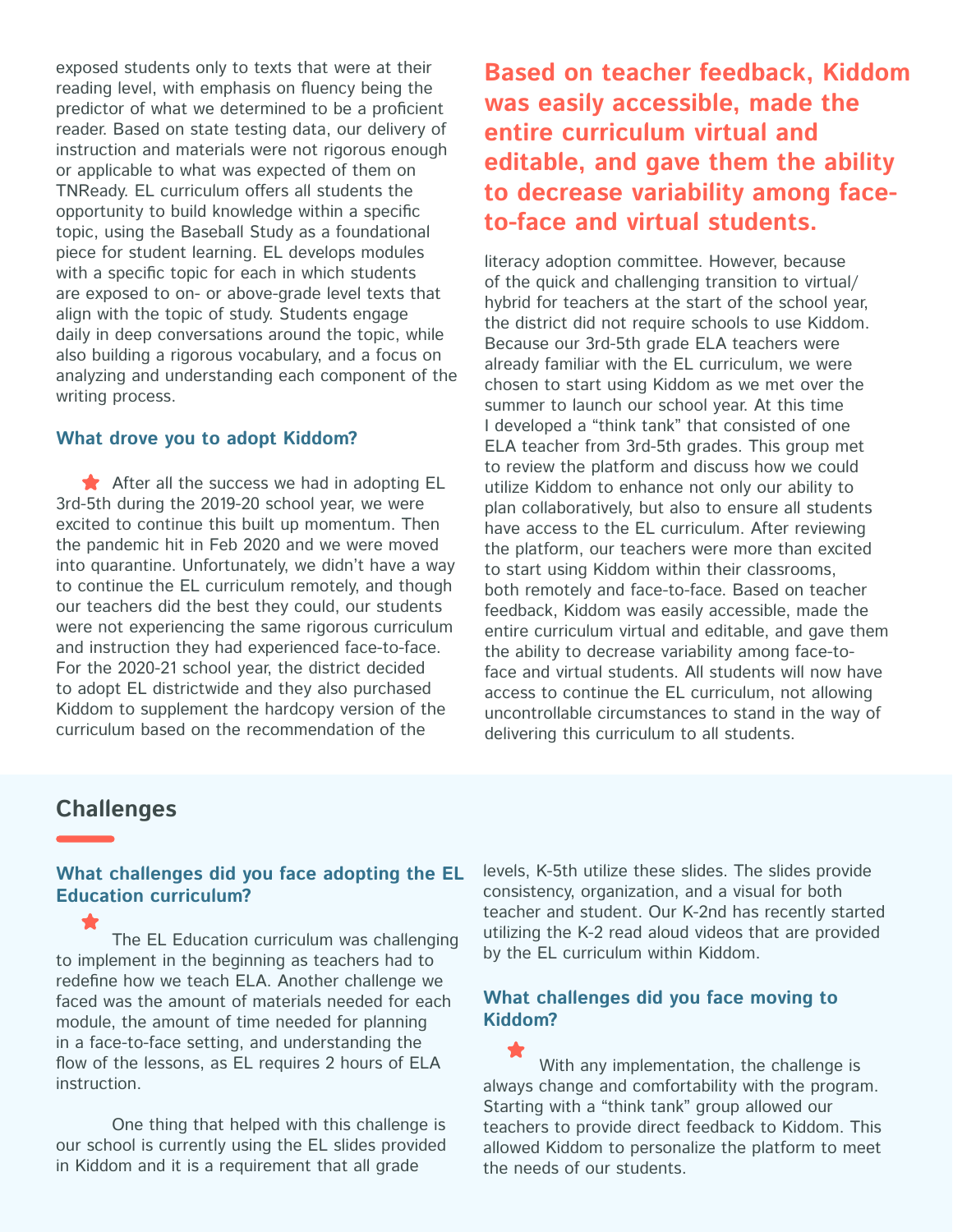#### **Approach**

**When you set out, what were your success metrics?**

★ Our district's approach to rolling out EL Education was providing ample professional development and access to materials before the 2020-21 school year started. Regarding Kiddom, they have given schools the option to start gradually implementing this platform, as some schools were overwhelmed with just implmementing the new EL curriculum within their buildings.

Because our school piloted EL in 3rd-5th, we were ready to implement Kiddom. The timeline for 100% implementation of Kiddom was defined as "All 3rd-5th ELA teachers using Kiddom on a daily/ weekly basis with their students." During the summer of 2020-21 we had a developing group of teachers with early access to the platform who I utilized to train and support their teammates. The expectation was set that all ELA 3rd-5th teachers would be

consistently using Kiddom by the end of August. This timeline was necessary as we had dedicated virtual classes in each grade level, along with face-to-face students potentially transitioning to remote learning, should COVID-19 cases spike within our district.

Fortunately, our district invested in providing standards based benchmarks for both ELA and math through Instructure. These benchmarks are aligned to TNReady that are taken at the end of the school year. Each benchmark provides information about students' level of mastery within each standard. We used this data to determine the success of EL and Kiddom. Based on our scores for two of the benchmarks that have been taken this year, along with taking into account the learning gap due to the pandemic, our virtual classes are scoring consistently with our face-to-face to classes. Informally, we spoke with other schools about their virtual classes' benchmark data and it was a starkly different story, as they scored much lower than we did.

#### **Results**

# **15.9% 100% 2 Higher Benchmark Growth**

On ELA benchmark 1 & 2 scores, we made the most growth within our entire district out of elementary, middle, and high school. Kindergarten grew 15.9% in ELA compared to last year. All of our K-5 virtual teachers either scored or outscored their teammates with face-to-face students. This can be attributed to EL Education giving students a higher cognitive demand, as well as Kiddom continuing this learning as students work remotely, or have to quarantine. Kiddom also positively affected this data by allowing teachers to collaborate within one curriculum to ensure all students were accessing the same lessons, so any notes or adjustments made were aligned within the entire grade level.

# **Implementation to Target**

We had 100% implementation within the designated time we had administered the use of Kiddom. All of 3rd-5th grade ELA teachers saw the need and value of using this platform on a daily/weekly basis, never losing instructional rigor as students transitioned in and out of the classroom due to quarantining. There was an easy transition as students were comfortable and familiar with Kiddom as they would enter virtual classes if they had to stay home due to COVID. Again, allowing us to decrease variability among the classes.

**Months to Roll Out**



Starting this process early in the summer was helpful with the roll out process of using Kiddom. I believe it was critical that educators spent time before the school year started to get comfortable with the platform. This allowed our educators to become familiar with Kiddom to start the implementation process at the beginning of the year. It also allowed them to support their teammates within this process as they became experts over time.